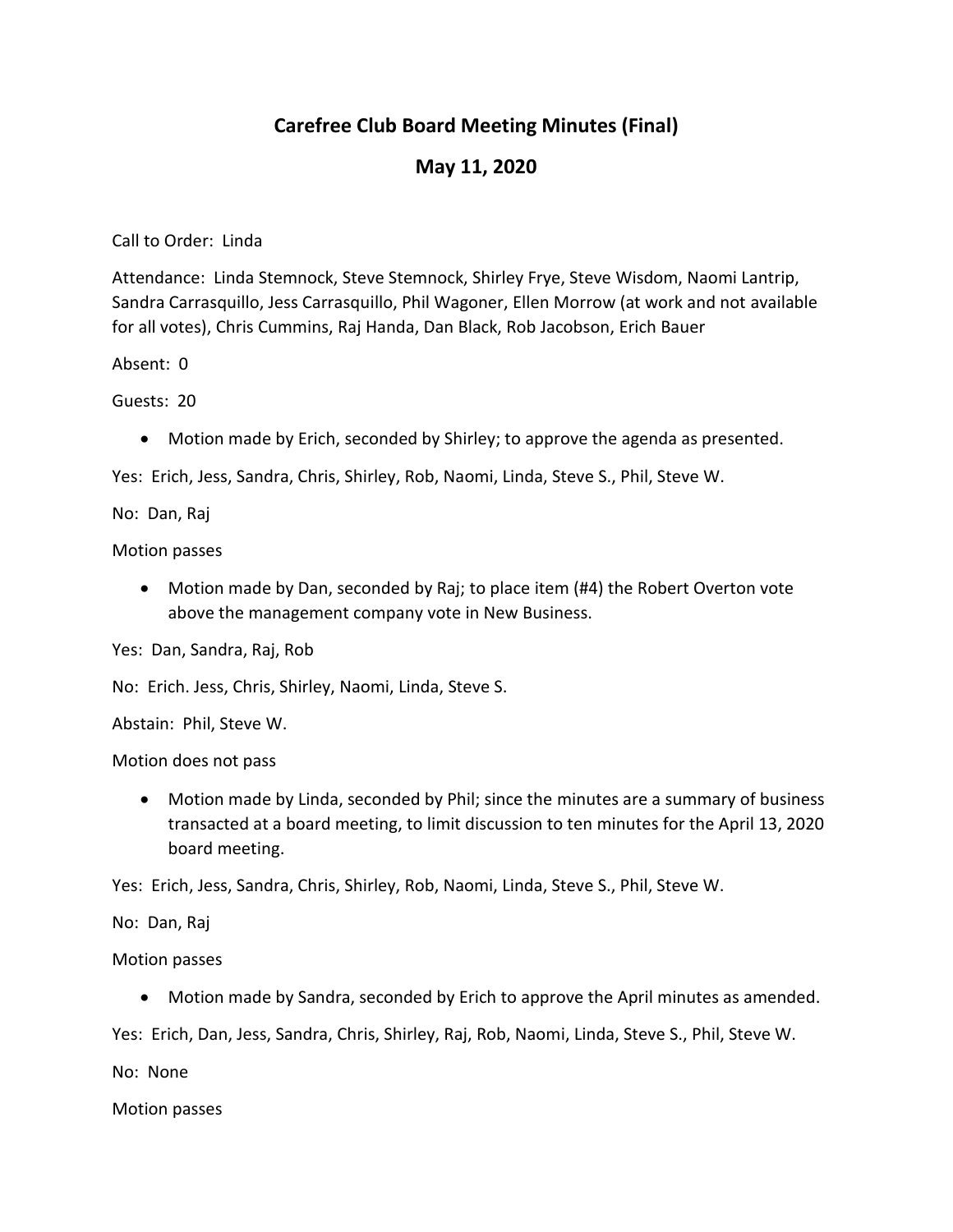Motion made by Linda, seconded by Sandra; that since the minutes are a summary of the business transacted at a board meeting, to limit discussion to ten minutes for the May 4, 2020 Special Board Meeting.

Yes: Erich, Dan, Jess, Sandra, Chris, Shirley, Rob, Naomi, Linda, Steve S., Phil, Steve W.

No: Raj

Motion passes

 Motion made by Steve W., seconded by Linda; to approve the May 4, 2020 Special Board Meeting minutes as amended.

Yes: Erich, Dan, Jess, Sandra, Chris, Shirley, Rob, Naomi, Linda, Steve S., Phil, Steve W.

No: Raj

Motion passes

#### **SECRETARY'S REPORT: (SANDRA)**

- Carefree club has 535 members:
- 452 Lots have paid the 2020 Dues so far
- 83 Lots have not paid
- All Club house rentals that have been cancelled have been refunded.
- Database has been updated with all of the pool forms that have come in so far.
- Approximately 80 hours have been spent on verifying deeded owners, updating contact information (including adding  $2<sup>nd</sup>$  email addresses when provided) in database and processing pool forms.

#### **TREASURER'S REPORT:**

• Nothing to report

### **POOL: (LINDA)**

- Still in the waiting mode
- **•** Broken water line repaired by Roto-Rooter for \$684.59, dated May  $7<sup>th</sup>$ , to come out of Pool Maintenance Expense.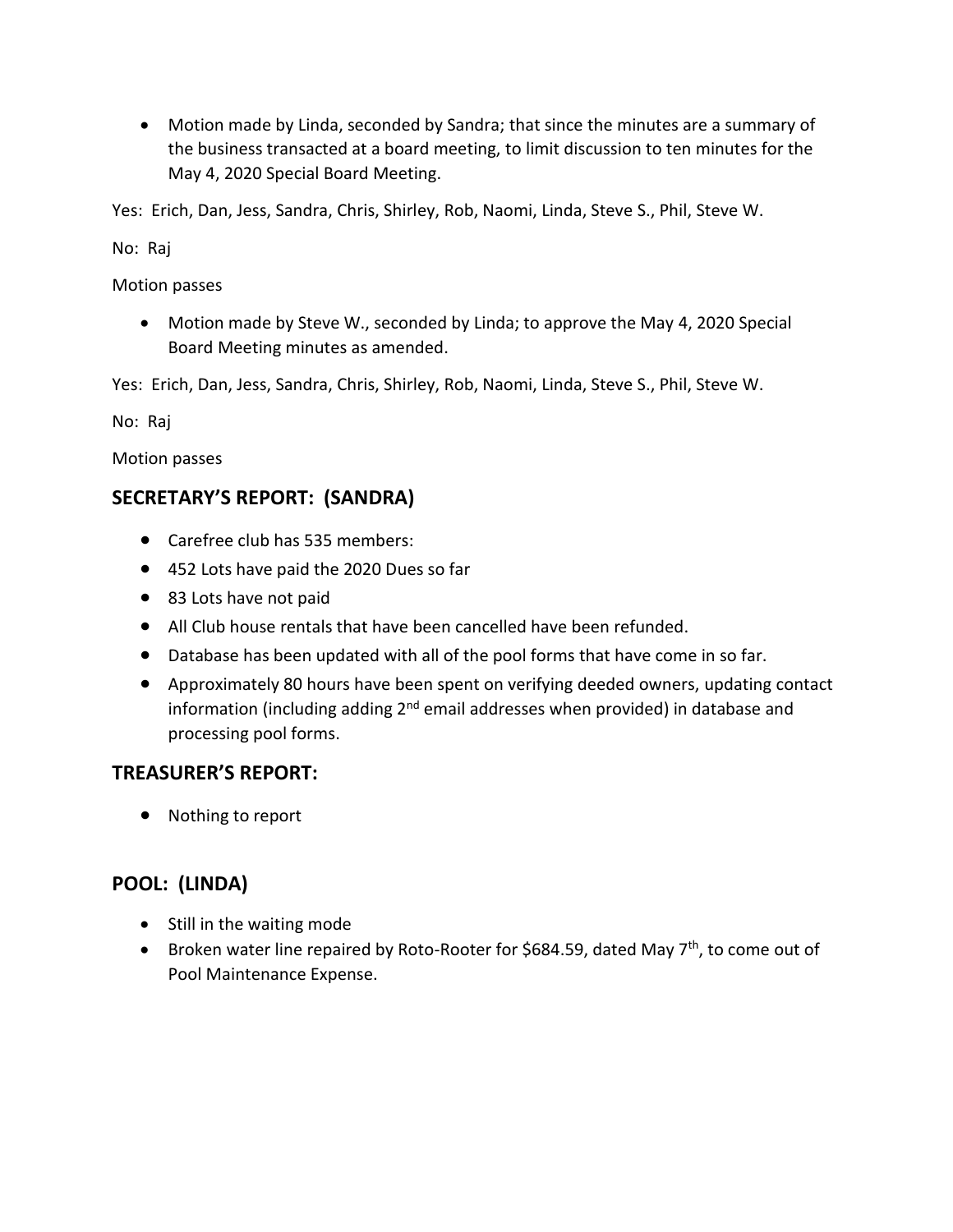# **GROUNDS: (ROB)**

- The lawn treatments and mulching are completed. The triangle area has been redesigned. Still waiting on some plants.
- The cracks in the parking lot have been sealed. As soon as the weather warms up the parking lot will then be sealed.

## **NEWSLETTER: (JESS)**

 I need items that you want to add to the Spring Newsletter sent to me by 5/22/20. You can either email or call me.

## **ACTIVITIES:**

- There will be a post on our website that a garage sale in the neighborhood will be on Saturday 6/6/20.
- Emily Myers who lives in Carefree, has arranged for food trucks to alternate between Carefree North and South. The dates for Carefree North are May  $16<sup>th</sup>$ ,  $30<sup>th</sup>$ , and June  $13<sup>th</sup>$ . They will be parked on Leisure Lane closer to the playground, so patrons will be on the grass with plenty of room for social distancing.

# **WEB: (ERICH)**

• Everything is working as expected.

### **CLUBHOUSE: (STEVE W.)**

- There was no income and no expenses.
- Eleven rentals are waiting for us to decide if we are going to rent the Clubhouse.

# **SWIM TEAM: (ERICH)**

We are holding. Nothing to report.

### **OLD BUSINESS**

 Due to the Coronavirus, Steve had three estimates for having the clubhouse cleaned at the end of each weekend. The cost would be \$75.00. It was agreed we would not use a service to clean. Steve will go in between rentals and wipe everything down. We will be adding signage in the clubhouse to remind everyone that there is still risk when in groups and to please follow the CDC guidelines.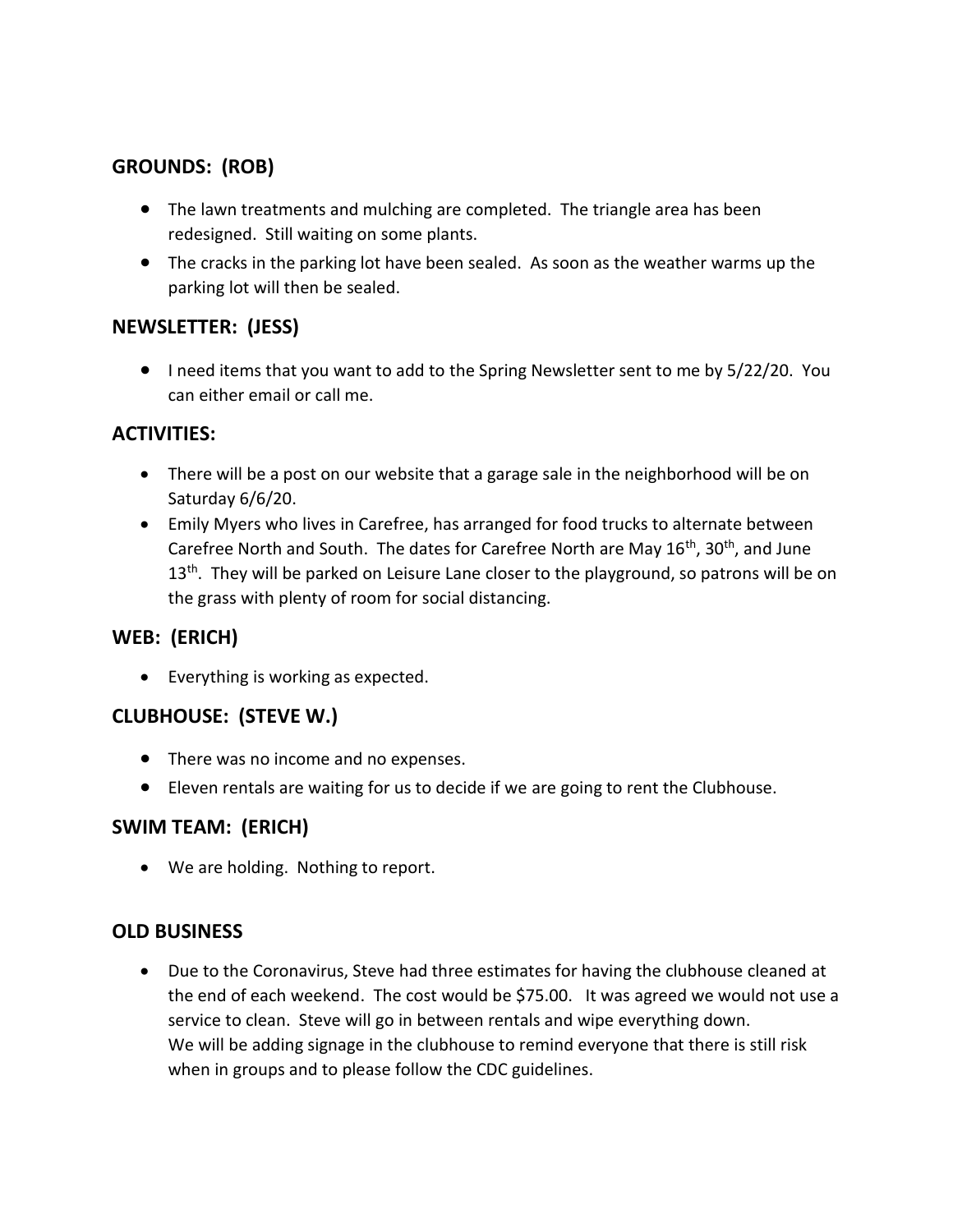A motion was made by Naomi, seconded by Rob to open the Carefree Clubhouse on May 30, 2020 for rentals with safety recommendations.

Yes: Erich, Jess, Sandra, Chris, Shirley, Rob, Naomi, Ellen, Linda, Phil, Steve W.

No: Dan, Raj

Abstain: Steve S.

Motion Passes

- There will be an email sent out to the membership to update them on the status of the pool.
- A motion was made by Raj, seconded by Linda; to accept as revised the wording for the paragraphs regarding possible reopening of the pools.

Yes: Erich, Dan, Jess, Sandra, Chris, Shirley, Raj, Naomi, Ellen, Linda, Steve S., Phil, Steve W.

No: Rob

Motion passes

- Four companies gave the financial committee estimates for our financials and Corporate Secretary duties. The finance committee spent many hours collecting and going over the information. The recommendation was KMC.
- KMC is accredited, in Greenwood, and has been in business for 46 years.
- A motion was made by Naomi, seconded by Linda; to enter into a one year contract with KMC to handle the club's financials beginning in June 2020.

Yes: Erich, Jess, Sandra, Chris, Shirley, Naomi, Linda, Steve S., Phil, Steve W.

No: Dan, Raj, Ellen

Abstain: Rob

Motion passes

Naomi submitted her resignation as co-treasurer:

Due to the strenuous cajoling and eventual harassment over my duties as treasurer and then co-treasurer by Mr. Dan Black, I no longer wish to serve Carefree Board in this capacity, but simply remain as member-at-large. Note that during my period of service in the role of the treasury, Mr. Black has continually voted "no" in regards to the acceptance of the financial statements prepared.

Naomi Lantrip